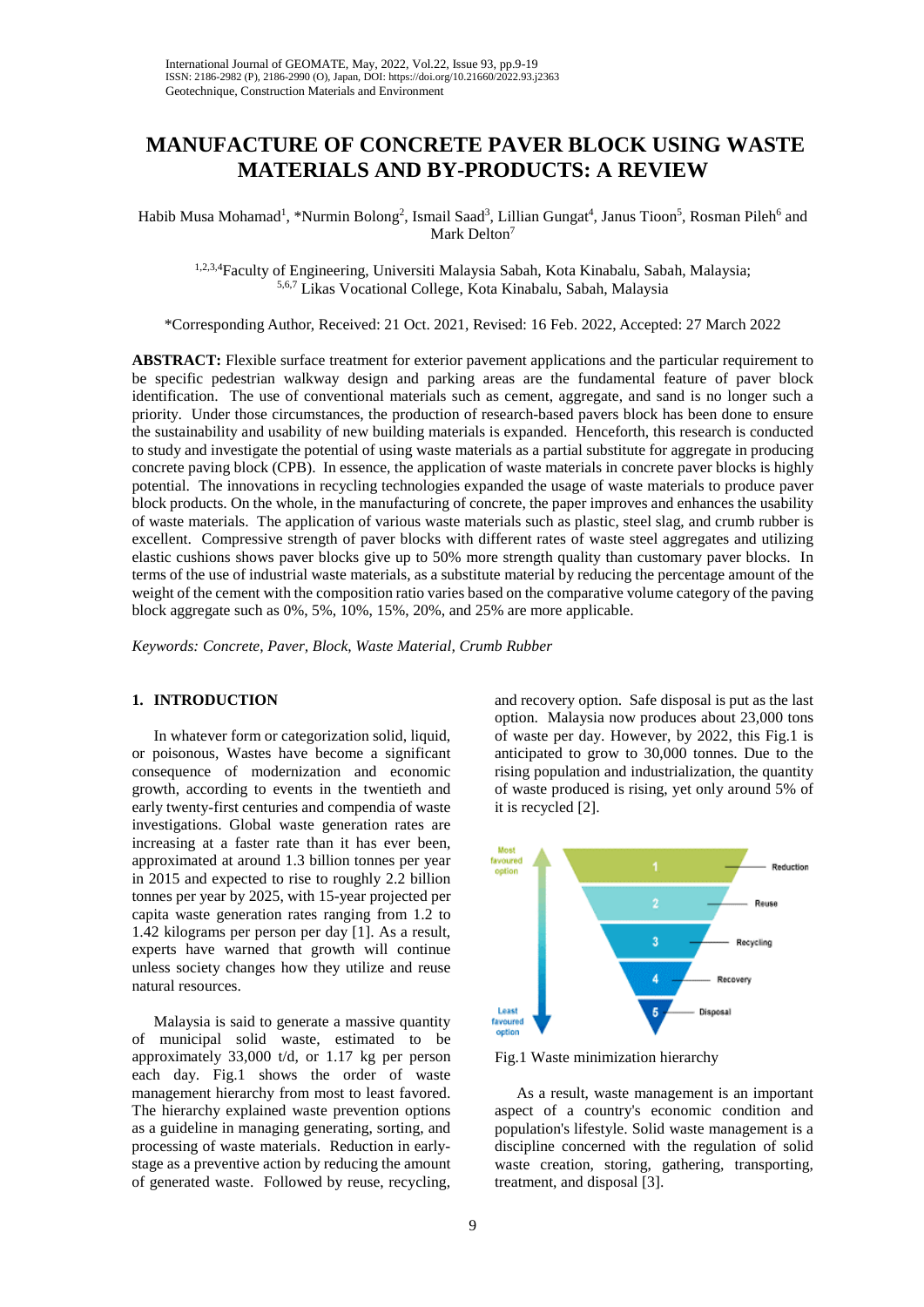Industrial by-products or wastes are quickly becoming important components for aggregate substitution in concrete, for both environmental and economic reasons. For sustainability reasons, it became a growing demand in finding ways to recycle or reuse waste materials from the construction sector. Using industrial by-products and solid wastes in roadway constructions is one approach. Waste management has become an essential concern in several Asia such as Hong Kong, Japan, and Thailand, as the urbanization process and economic growth accelerate, resulting in increasing volumes of waste materials requiring effective treatment. Waste reduction, reuse, material recycling, and also energy recovery are encouraged rather than landfill disposal.

## **2. RESEARCH SIGNIFICANCE**

The study focused on explaining the usage of recyclable materials including many kinds of glass, crumb rubber, and various materials to develop paver block. The finding of this study will redound to the benefit of society considering that recycled material plays an important role environment today. The production of specially designed paver products with a mixture of waste is believed to further brighten the potential of product generation. Specifically, the development of recycling technology can be considered as a sustainable method for the development of paver products with practical production technology. It is larger and seen to be able to generate better potential in line with the objectives of this study as a comparison and accumulator of knowledge assets for the development of technology for the production of paper from waste. The greater demands for paver blocks with renewable and recycled material justify the need for more effective, life-cycle waste managing approaches. Thus, this study reviews various approaches derived in the forms of available waste and methods of constructing paver blocks from previous works. Production of paver block will be guided on what should be emphasized by focusing material composition in paver block design.

#### **3. PAVER BLOCK TYPE**

A series of research studies were undertaken in these nations in the field of employing industrial byproducts or solid wastes in Concrete Paving Block (CPBk) manufacturing. There have been several types of research on the use of construction and demolition wastes as fine and coarse aggregates, demonstrating the feasibility of using large volumes of construction and demolition in concrete. The utilization of recycled aggregates in CPB manufacturing has been proven to work and is

increasing in acceptance [4].

The decrease of solid waste disposal in landfills reduces the environmental impact, and the usage of such solid waste also improves the quality-of-life natural elements that would otherwise be utilized in concrete production. In recent years, the quantity of coal ash generated by power stations in Japan has risen to over 27,000 tonnes per day [5]. As a byproduct produced from milling waste, fly ash is classified as manufacturing waste and claimed to be reused and utilized as a fine aggregate substitute in the manufacture of CPB.

However, the use of fly ash is only acceptable if it achieves the production aim value with a 25 percent fly ash replacement ratio. Aside from construction and demolition waste, other types of waste might contribute to sustainability, such as plastic waste [5]. Plastic waste was also looked at as a possible aggregate or cement substitution to create a concrete block with additional value.

Recycled plastic may be incorporated into concrete without affecting its characteristics or weakening it significantly. Although waste materials can be usefully included in concrete, either as part of the cementitious binder phase or as aggregates, not all waste materials are appropriate for this application. As a result, civil engineers must research suitable materials that can completely or partially replace traditional concrete constituents.

As an alternative to aggregates, a variety of waste materials can be utilized in the production of concrete. Block paver is a form of concrete brick that is used for exterior flooring and road work instead of being utilized in walls. Although some paving blocks have reversible surfaces, most concrete paver blocks have one smooth and one rough face where both sides can be used.

Paving blocks' long-lasting performance makes them ideal for heavy-duty applications since they can sustain large weights and resist shearing and braking pressures.

Block of pavers, also known as interlocking paver blocks, have been widely used for a long time in a range of international as a specialized problemsolving strategy for offering pavement in locations at which classical paving systems might be less sturdy due to a variety of technical and environmental limitations. A concrete paver block was originally used to substitute paver bricks [6], which had grown popular at the time due to its wide application potential. Paver blocks are rectangular and have a size that is similar to that of bricks. The paver block and block form have progressively changed over the last five decades, from noninterlocking to partially interlocking to completely interlocking to multiple interlocking designs. Concrete paving is made up of small, solid, unreinforced pre-cast concrete paver blocks that are laid on a thin, compacted bedding material that is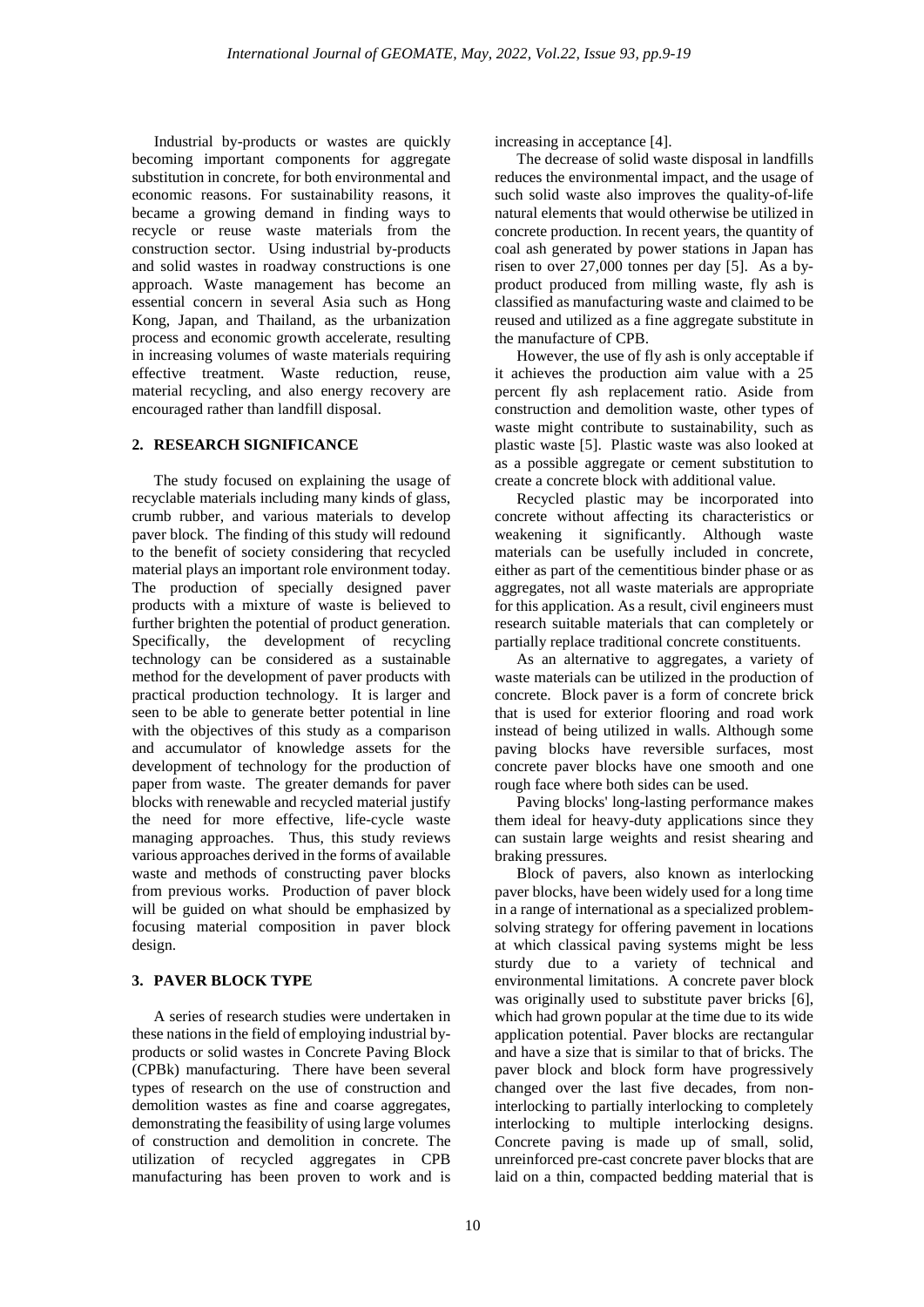built over a properly designed base course and secured with edge restraints/curbstones.

By using a suitable fine material, the space or gap between the paver block is then filled by it. When used in places where conventional systems have a shorter service life due to geological, traffic, environmental, and operational restrictions, a wellplanned and manufactured interlocking paver block provides outstanding performance. Light, medium, heavy, and extremely heavy traffic conditions have all been used in different ways across the country. This research paper only included the use of paver blocks for non-traffic areas.

Walkways, Shopping centers, Pedestrian Plazas, Landscapes, Monuments Premises, Premises, Public Gardens/Parks, Commercial Centres, Bus Stations Parking Areas, and Railway Platforms are all examples of this sort of block. Over the last 30 years, small element paving has progressed from its initial usage as a surface for footpaths and roads to become a structural component of heavy-duty pavements. Numerous geometric components, such as the 'X', 'L', and 'Y' forms [6] as shown in Fig.2, have been introduced to the basic rectangular shape during this time. These different forms were designed to improve the mechanical laying capacity of pavers by increasing the 'interlock' between them [6].

The respective advantages of rectangular and shaped pavers have been the subject of much discussion and scientific study, but neither side has been able to establish definitively that one is preferable to the other. The innovative paver concept presented in this study is designed to address many of the recognized issues with small element paving [7]. Paver blocks can be used for different categories of traffic such as Non-Traffic, Light-Traffic, MediumTraffic, Heavy-Traffic, and Very Heavy-Traffic [8].



Fig.2 Shapes and Classification of Paver Blocks

The four forms of paver blocks correspond to four generic forms of paver blocks:

# **3.1 Type A**

Paver blocks with straight vertical sides which do not interlock when laid down in any arrangement. This shape provides access to the underground utilities and prevents the shape from damage due to any works carried out on it.

#### **3.2 Type B**

When tiled in any design, paver blocks with alternating plain and curved/corrugated vertical faces lock into each other across the curve/corrugated faces.

#### **3.3 Type C**

When paved in any design, paver blocks with all curved or corrugated faces slot into each other as well as all vertical faces.

#### **3.4 Type D**

When paved in any design, 'L' and 'X' shaped paver stones with all faces curved or corrugated lock into each other as well as all vertical faces and provide slip-resistant and skid resistance.

## **4.0 PAVER MATERIALS COMPONENT**

The sorted suitable waste materials used in the production of the paving blocks were collected from the municipality's nearby garbage collection sites. These used plastics, for example, were cut apart, cleaned to eliminate any contaminants, then dried in the open air until no moisture remained. The processed materials (polythene bags, sachet water bags, wrappers, etc.) were packaged and delivered to the lab for testing [8]. The thermoplastic characteristics of the repeated plastic working (RPW) employed imply that it may be molded and remolded recursively when heated. It also has many side chains, which increase the distance between the major CC chains, as well as tight packing and intermolecular interaction, since it is a very flexible material. Its density ranges between 0.91 and 0.94  $g/cm<sup>3</sup>$ .

Aside from plastic waste, there have been recent studies that have employed rubber crumb, especially from old tires, as a coarse aggregate substitute. Ordinary Portland cement (OPC), natural aggregate, water, superplasticizer, crumb rubber as shown in Fig.3, and SBR latex were utilized in the research study to produce crumb rubber CPB [9][10][11].

Continuous grading, according to the Cement & Concrete Institute, helps compaction. As a result, paving blocks manufactured from semi-dry mixes with chunky particle shapes will compress faster.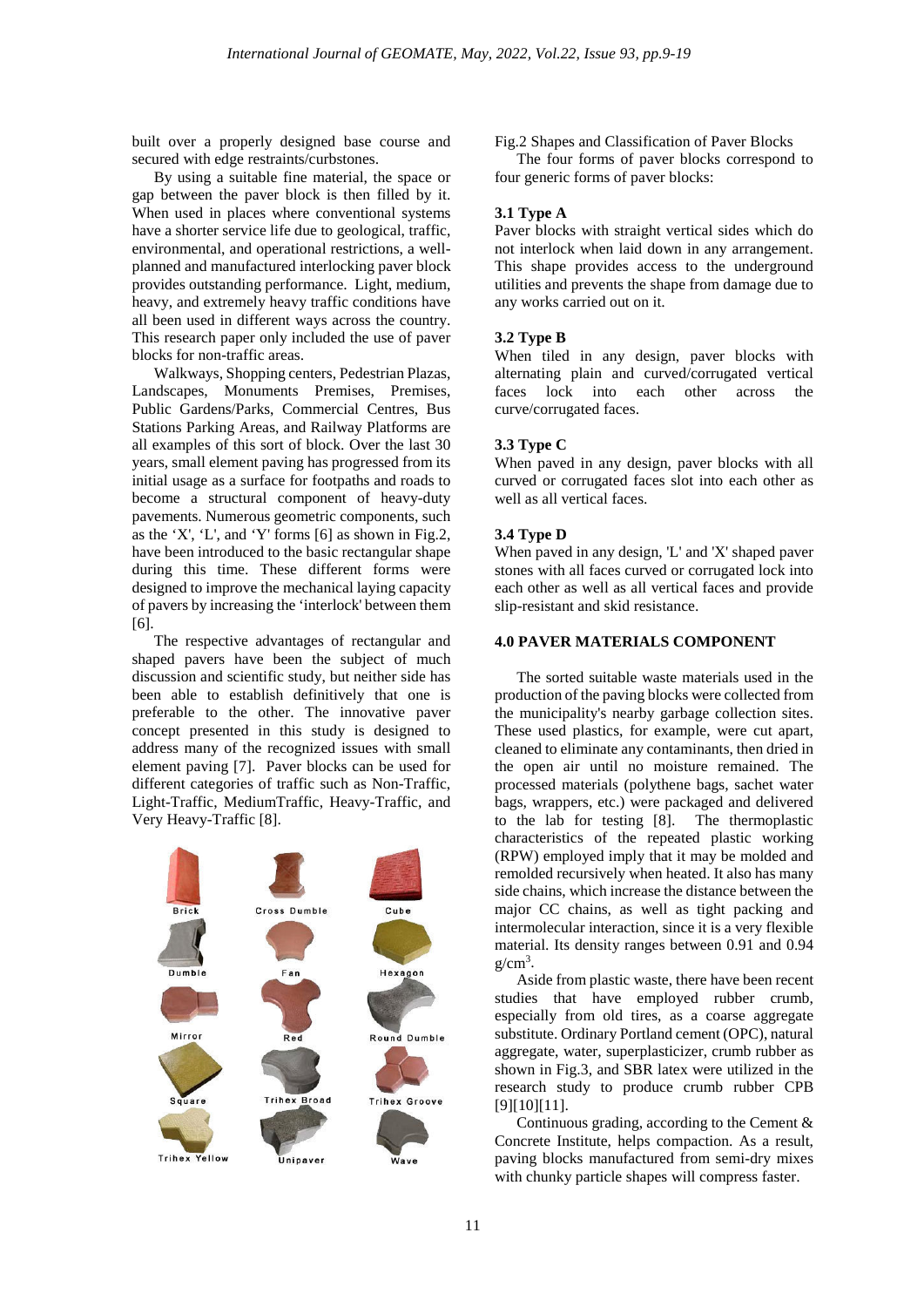

Fig.3 Re-cycled crumb rubber material

## **4.1 Development of Paver Block Containing Recycled Plastic**

For CPB projects, local mining silica sand as fine aggregate and quarry dust with specific gravities of 2.64 and 2.68 are utilized. For each test, the quarry dust samples were oven-dried for one week before being quantified to get the appropriate proportions. The ensuing laboratory experiments employed quarry dust particles of 0/4.75 mm via BS (British Standard) sieve size.

As a result, if the material is insufficiently graded for its intended application, excellent grading can be accomplished by mixing two or more components. Ghacem Super Rapid class CEM II /B-L PLC 32.5R is an OPC with a specific gravity of 3.15 and meets the requirements of BS EN 197-1.

The primary oxide compositions in this type of cement are CaO, SiO2, Al2O3, Fe2O3, with minor oxides of MgO, Na2O, K2O, MnO, TiO2, P2O5, and SO3 [12][13]. Molding of the specimens that adhered to BS EN 1008 for the study was done with clean and pure stand tap pipe water.

By using a weight or volume batching method, the mix proportions of Cement, Sand, Quarry Dust, and RPW components were determined. Individual components needed for paving block preparation were weighed until the appropriate masses were reached [14].

However, nowadays, there is a lot of innovations that already have been introduced to give an environment-friendly purpose. Hence, there are a few examples of innovation for the paving block. Plastic is one of the most widely used materials in almost every community on the planet. Plastic manufacturing is expanding daily as it becomes more widely utilized. Polyethylene terephthalate (PET) bottles, containers, and grocery

bags are all made of the same plastic. Considering plastic is a major component of municipal solid waste (MSW), efforts to recycle it have resulted in extensive research projects, such as concrete blocks. Plastic waste was studied for potential use as an aggregate or cement substitute in the production of a concrete block with value-added performance, in addition to improving sustainability.

Recycled plastic can be incorporated into concrete without affecting its characteristics or weakening its strength significantly. Although waste materials can be usefully included in concrete, either as part of the cementitious binder phase or as aggregates, it is important to note that not all waste materials are appropriate for this application. As an alternative to aggregates, several forms of waste plastics can be utilized in the production of concrete. Researchers have employed expanded polystyrene (EPS) waste, high-density polyethylene (HDPE), PET waste bottles, polypropylene fibers, and polyethylene bags in various forms in concrete.

Several sorts of studies on creating paver blocks made from recycled plastics have been conducted in recent years. LDPE-bonded sand block by combining Low-density polyethylene (LDPE) water sachets with sand, which is now utilized in Ghana to make paving blocks for hard standing areas and pavements. In comparison to cast in situ concrete, a concrete paver block constructed in a rural setting provides an excellent aesthetic view [15]. Recycled plastic may be utilized to improve the abrasion, skid, and freeze-thaw resistance of concrete paving blocks [16]. In terms of compressive strength, the usage of plastic trash has decreased significantly, but it is still appropriate for use as a pedestrian paver block in parks, footpaths, and yards.

## **4.2 Pavement Derived from Palm Oil Eco Processed Pozzolan (EPP) Material as Partial Cement Replacement**

 To reduce environmental impact, a siliceous and aluminous substance known as pozzolan has been proposed as a partial alternative for cement. Pozzolan is a finely powdered pumice or flies ash that, in the presence of moisture, chemically interacts with calcium hydroxide to create silicate or aluminate compounds having cementitious characteristics [17]. Due to its pozzolanic characteristics, fly ash has been shown to offer several advantages when used as a cement replacement in concrete, including better workability, decreased permeability, and higher compressive strength [18].

However, in the palm oil business, spent bleaching earth (SBE) is generated as solid waste and is generally disposed of in landfills [19]. SBE is further extracted and refined before being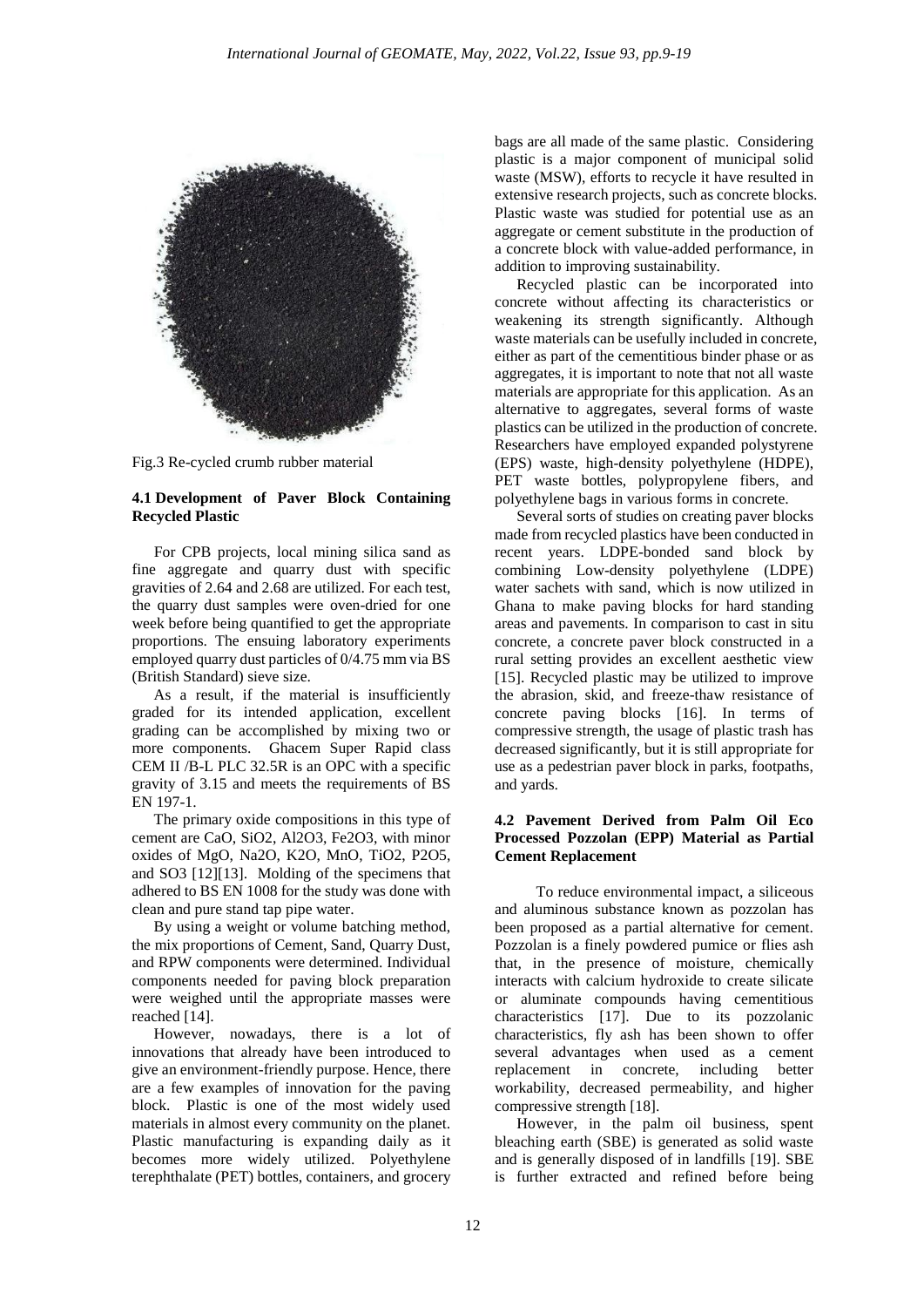calcined by heat treatment, resulting in calcined compounds known as EPP.

The use of EPP as a cement substitute in the manufacture of paving blocks can help to lessen the manufacturing industry's reliance on cement. It will cut CO2 emissions and fossil fuel use in the long run. The EPP paving block's longevity can also help to decrease the amount of maintenance required. Because EPP produces a thick cement paste, chloride ions are limited in their penetration, and steel reinforcements are less rusted. It will also improve the surface quality of the paving stones and minimize the number of pores.

Furthermore, since EPP allows for a better yield in the concrete mix, it requires less EPP than various cement alternatives. EPP's pozzolanic characteristics and high silica content make it an excellent choice for precast concrete and construction materials. A silica-rich material is converted to a calcium silicate with excellent cementing properties by the pozzolanic reaction.

When calcium hydroxide (Ca (OH)2) reacts with silica, calcium silica hydrate (C-S-H) paste is formed, which acts as a binding glue to strengthen any cement-based materials. The C-S-H paste will also aid in the reduction of pores and the enhancement of paving block strength and durability.

# **4.3 Reusing of Steel Slag Aggregate in Eco-Friendly Interlocking Concrete Paving Blocks Production**

Slag recycling lowers costs and improves material conservation, decreasing pollution from non-biodegradable slag wastes [20]. As been mentioned in a previous study [21], highlighted some of the many forms of steel slags and their physicochemical properties. Further mentioned that slag can serve as an excellent substitute for natural aggregates, conserving the environment and natural resources [22]. Much research has been published on the advantages of using slag as a concrete aggregate. These studies discovered that slag-based concrete possesses compressive, splitting tensile, and flexural strengths, as well as a modulus of elasticity, that is equivalent to or slightly greater than concrete made with conventional aggregates.

Also, a previous study investigated the use of blast furnace slag as a coarse aggregate substitute in concrete production, finding that compressive strength improved by 61 percent after 7 days and 78 percent after 28 days [23].

In addition, a study [24] found that employing steel slag aggregates in concrete is a concept that gets results that have a greater influence on concrete strength than natural aggregate. It was also noted that compressive strength increased until it reached 50% replacement, after which it began to decline

while claiming that using slag in high-strength concrete improves the building sector by ensuring higher safety and attaining long-term infrastructure.

Steel slag may be utilized as a green material in the manufacturing of paver units [25]. Steel slag pavers have better abrasion resistance, according to the study. Steel slag aggregates will react and create a strong link with the hardened cement paste under high temperature curing conditions [26], leading the concrete to have greater compressive strengths.

Also, according to [27], on the impact of steel slag types on the shrinkage property of concrete, slag may be utilized to improve concrete performance by minimizing cracking caused by early age shrinkage of the concrete mix. When the amount of steel slag in the concrete mixture is increased, the dry shrinkage of the concrete rises [28].

A study of the long-term performance of alkali, activated concrete mixes comprising steel slag as coarse particles, finding no evidence of strength reversal after one year of testing [29][30]. However, as compared to ordinary concrete, alkali-activated concrete with steel slag aggregate has a high-water absorption rate.

## **4.4 Crumb Rubber Concrete Paving Blocks with Styrene-Butadiene Rubber (SBR) Latex**

An ideal concrete paving block should have great tensile strength and toughness, according to experts. As a result, concrete with great strength and hardness must be designed. For typical concrete, it has been discovered that the higher the strength, the lesser the toughness. So, developing high strength and high toughness concrete without innovation is challenging.

Because of the great toughness of waste tires, it is predicted that adding crumb rubber to a concrete mix will significantly enhance the toughness of the concrete [31][32][33]. Previous laboratory studies have shown that adding waste tire rubber to concrete can improve toughness, impact resistance, and plastic deformation [34][35][36].

This means that it has a lot of potential for use in sound barriers, retaining structures, and pavement structures. Because of the poor bonding between the paste and aggregates, the strength of paving blocks with crumb rubber is assumed to be lower than those without crumb rubber. Polymers like styrene-butadiene rubber (SBR) latex, on the other hand, might increase the strength, hardness, and bondability of the cement matrices [37].

Compressive strength is one of the most important criteria in paver block that have to take seriously to give a better paver block. Compressive strength is the maximal compressive stress that a solid material can withstand without cracking under a continuously applied force.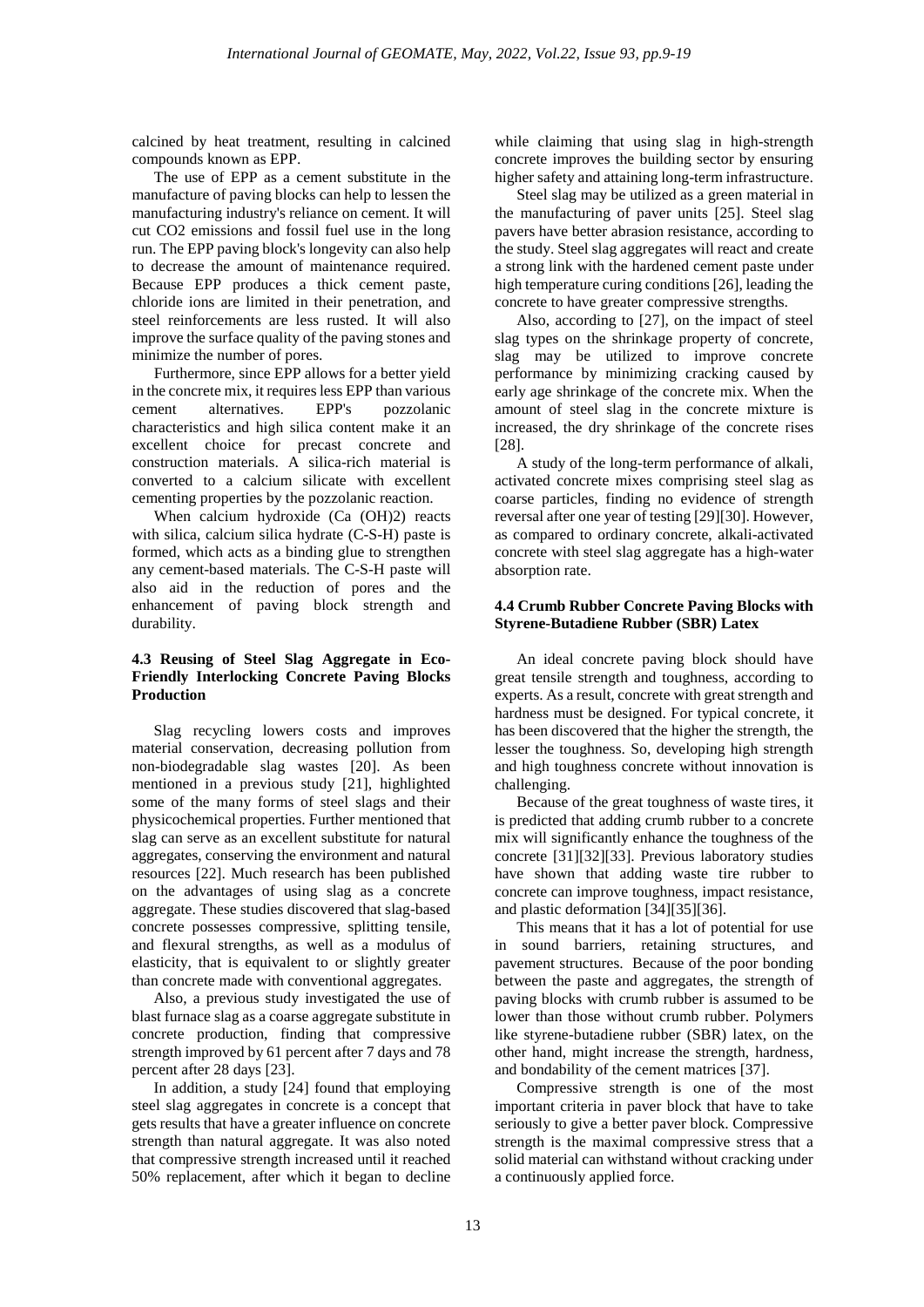A compressive strength test is a method to see how the paver block's compressive strength shifted over time at 0, 7, 14, and 28 days. Specimens were cured for 28 days by spraying water on them every day. The compressive strength test should be conducted following MS 76:1972 [38]. There are a few example studies of compressive strength tests for paver blocks that have been innovated.

### **5.0 COMPRESSIVE STRENGTH OF PAVER BLOCK**

 The weight of batching technique yielded 1:2:3 (mixture A) and 1:1:2 (mixture B) mix proportions of cement, sand, and soil in the compression method. Recycled Plastic (RP) was used to replace sand at a percentage of 0%, 5%, 10%, 15%, 20%, 25% and 30% by weight sand. So, there are two results of compressive strength which are for mixture A and mixture B respectively in Fig.4.



Fig.4 Compressive strength for mixture A

The greatest compressive strength obtained was 13.67 MPa which is a sample of 28 days with 5% RP as shown in Fig.5, according to the compressive test findings in Fig.1. The previous study has linked the use of RP in paving concrete blocks to a reduction in compression strength [39][40]. The loss in compressive strength is related to the smooth surface of plastics, which weakens the adhesion between the RP fine particle and cement paste [41]. The minimum strength required for pedestrian walkways is 15 N/mm2 [42].



Fig.5 Compressive strength for mixture B

The inclusion of RP lowers the compressive strength, as seen in Fig.6. All specimens'

compressive strength at 28 days is higher than mixture A's. At 25 % and 30 % RP, there is a small improvement in compressive strength. At 0% replacement, the greatest strength was 32.29 MPa, followed by 22.98 MPa at 5% replacement. The minimum strength criterion for the usage of pedestrian walkways (15 N/mm2 ) was met by all specimens. This suggests that the improved ratio improves the adherence of paver block materials.

## **5.1 Compressive Strength of Pavement Derived from Palm Oil Eco Processed Pozzolan (EPP) Material as Partial Cement Replacement**

The maximum compressive strength achieved from the pavement block without EPP showed that the tricalcium silicate (Ca3SiO5) composition in OPC cement has a role in the pavement block's strength. Cement is made up of 50% tricalcium silicate, which gives the pavement its strength. Another 25% comes from dicalcium silicate (Ca2SiO4), which also contributes to the pavement's strength.



Fig.6 Compressive strength of paving blocks at different EPP percentage

The amount of tricalcium silicate in the pavement may be lowered as a result of the cement reduction, which might have a major impact on the pavement's strength. According to this research, the highest amount of EPP which might be used as a cement alternative in this pavement composition is 20%. Given that the minimum compressive strength for pavement is 30 MPa [44], paving blocks with 20% EPP are suitable for use with a specified compressive strength of 32.4 MPa. The compressive strength of paving blocks increased from 40 % EPP to 90 % EPP, they are classified as weak for paving block application. This is because when a little load is given to a material with a compressive strength of less than 30 MPa, it can quickly break.

**5.2 Compressive Strength of Reusing of Steel Slag Aggregate in Eco-Friendly Interlocking Concrete Paving Blocks Production**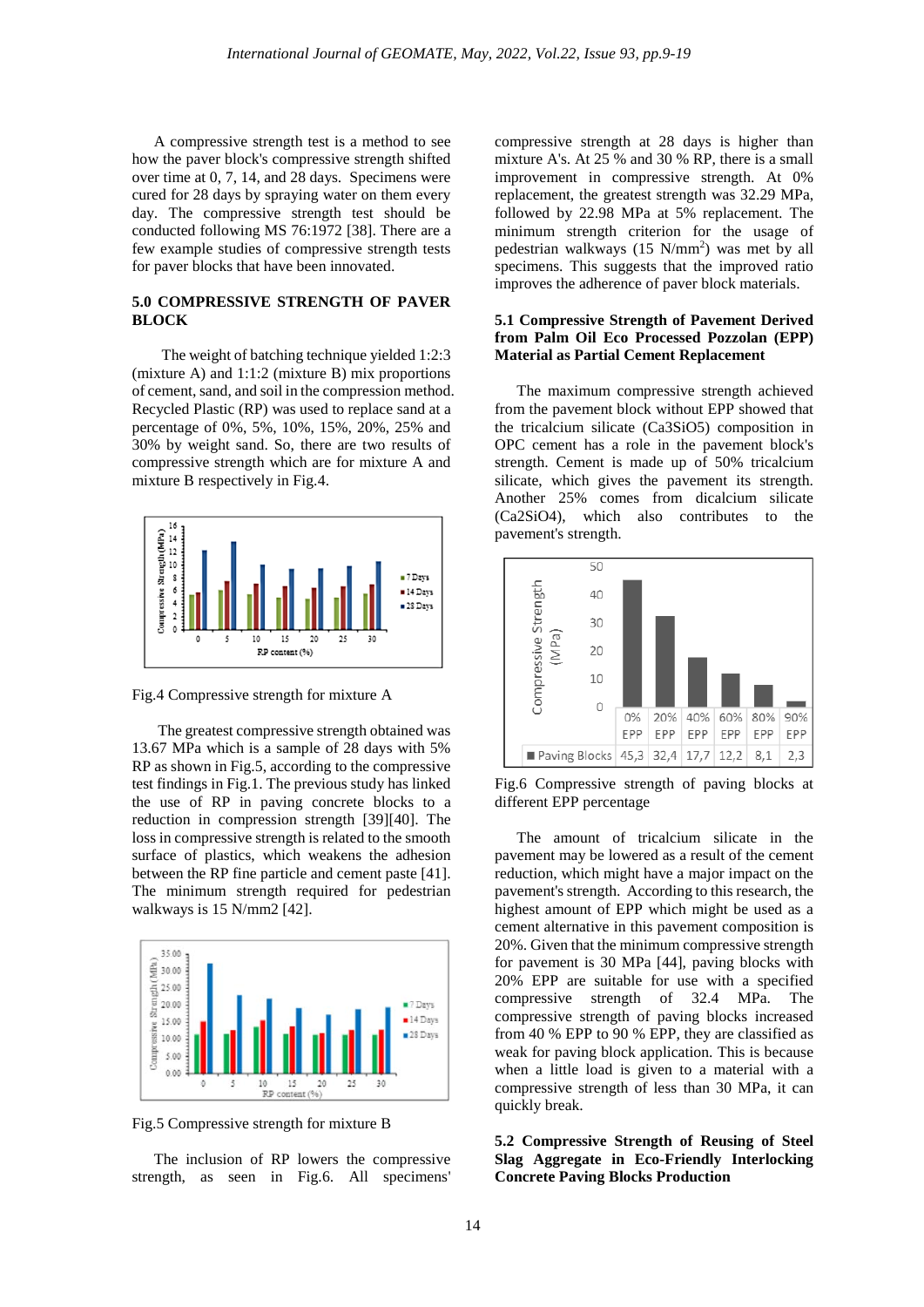The compressive strength increased when sand was replaced with WSF by 20% and 40%, respectively, as seen in the diagram. However, as the quantity of WSF content in the interlocking concrete paver units exceeds 40% replacement, a decrease in the characteristic compressive strength of the interlocking concrete paver units was recorded. As a result, regardless of the combination refraction, growing WSF concentration results in a substantial loss of strength. at 7, 14, and 28 days after curing, the interlocking concrete pavers' compressive strength was reduced by 60%, 80%, and 100% replacement, respectively.

Furthermore, while the interlocking concrete pavers have considerable mean compressive strength values for 60 %, 80 %, and 100 % WSF content, the values are below the predicted strength. At 20 % and 40 % WSF, the compressive strength of the concrete mixes rose by 4.76 % and 14.57 %, respectively, whereas the compressive strength of the mixtures (60, 80, and 100 %) decreased by 6.24 %, 22.62 %, and 25.57 % as shown in Fig.9, respectively. The data show that adding WSF to the mixes improved the toughness of the interlocking concrete pavers when less than 40% of the sand was replaced with WSF. This is due to the strong bond between the slag aggregate and the cement paste.

A study has been conducted in producing paver block by using ash. The result showed in Fig.7. In effect, the highest compressive strength value is obtained on the use of 15% Sinabung ash with curing [46]. The mixture was designed in the range of 5%, 10%, 15%, 20%, and 25%.

Referred to the normal concrete (with curing) without the addition of sinabung ash and lime has a compressive strength value which is equal to 35.96 Mpa. The increase of paving block quality is caused by the use of Sinabung and Lime ash. which is known as Sinabung ash has a Silica content of 73.4% and Lime has CaO content equal to 51.8%.



Fig.7 Compressive Strength Test with Sinabung Ash



Fig.8 Compressive Strength Test with lime

Silica gives the effect as a filler on the manufactured paver block [47]. This shows that the particle size of waste material has played an important role in developing paver block strength. Compared to the waste marble study, waste marble is well usable instead of the usual aggregate in the concrete paving block production [48]. A study on the lime as filler material [49] showed in Fig.8, the compressive

strength value of a mixture of 10% lime with curing of time 28 days is 42.27 Mpa. On the whole, the use of Sinabung ash and lime as a cement substitution material can increase the compressive strength of the paving block. Overall, waste material with the specific treatment and use of certain methods is seen to be able to technically produce paver blocks compulsively

Table 1 shows the Tabulation of the previous study on the development of paver block. In a recent study [50], pet bottles were used to develop a paver called Hatthe block and have an equal ratio of plastic waste and quarry dust.

This technique developed by melting the plastics to the highest point at 140 oC and has increased the compressive strength. LDPE and Bakelite waste used by [58] and [49], the usage of these materials as a replacement to the cement and create an achievable characteristic of paver that required as high strength gained, less wastage and invented recycles product. Researchers [49] [50] and [50] have demonstrated cement replacement techniques with various usage of waste materials from HDPE and Polyethylene (PE), Crusher dust, and waste from glass.

Provided that, these results obtained show a significant characteristic which is desirable design for paver block. From compressive strength characteristics to the features of the paver, these materials relatively responded to the mixes and produces paver with their characteristic. In general, the recommended cast-off materials can be used and mixed with paper products. The consistencies of mixture measured and compared in compressive strength [56].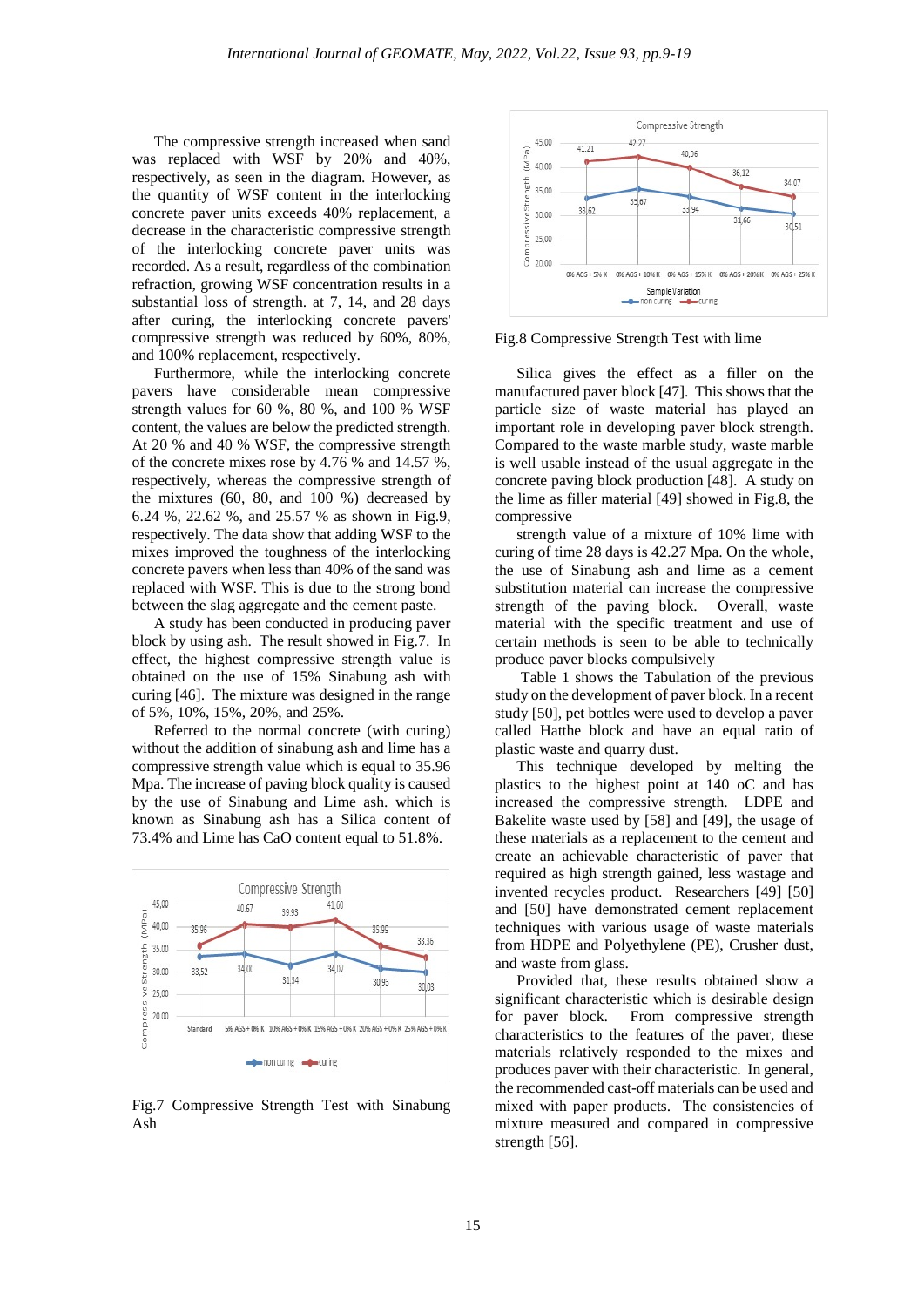| Researcher      | Description                                                                        | Outcomes                                                                                     |
|-----------------|------------------------------------------------------------------------------------|----------------------------------------------------------------------------------------------|
| Kaviya et. al., | The main objective of this investigation                                           | hatthe block having an equal ratio of plastic                                                |
| 2017 [50]       | is to recycle plastic waste into pavers and                                        | quarry dust possess high<br>and<br>waste                                                     |
|                 | to analyze its characteristics based on the                                        | compressive strength than that of other                                                      |
|                 | recent developments in industrial needs.                                           | mixtures and all the test blocks melt again at                                               |
|                 | The material used is pet bottles.                                                  | a temperature greater than $140^{\circ}$ C. Since these                                      |
|                 |                                                                                    | blocks have low compressive strength, they                                                   |
|                 |                                                                                    | can be used in walking pavements where there<br>is no action of heavy load.                  |
| Koli, 2016      | Evaluating the influence of coarse                                                 | The compressive strength of paving blocks                                                    |
| $[51]$          | the mechanical and<br>aggregate on                                                 | made with LDPE plastic and aggregate                                                         |
|                 | physical properties of paving blocks                                               | approaches the compressive strength of an                                                    |
|                 | using<br>melted Low-Density<br>made                                                | ordinary C20 concrete paving block. LDPE                                                     |
|                 | Polyethylene (LDPE).                                                               | plastic waste paving blocks present a better                                                 |
|                 |                                                                                    | resistance against the aggressive effect of                                                  |
|                 |                                                                                    | water than concrete paving blocks.                                                           |
| Anusha et al.   | This study helps to develop a waste                                                | The 20% replacement was considered to be an                                                  |
| 2021 [52]       | Bakelite for fine and coarse aggregate to                                          | appropriate mix proportion to have higher                                                    |
|                 | minimize the disposal of plastics which                                            | compressive strength than a conventional one.                                                |
|                 | creates a waste management problem<br>(waste Bakelite).                            | But waste bakelite mortar is less preferred for<br>plastering work in the construction field |
|                 |                                                                                    | rather it can be used as bricks, pavers, blocks,                                             |
|                 |                                                                                    | etc.                                                                                         |
| Poonam and      | Utilized the waste plastic in the                                                  | The compressive strength of mix ratio 1:4 has                                                |
| Ramesh, 2016    | manufacturing of paver block by using                                              | proven to be more strength and increases its                                                 |
| $[53]$          | High-density polyethylene (HDPE) and                                               | property compared<br>fire<br>resistance<br>to                                                |
|                 | Polyethylene (PE) bags at various                                                  | conventional block. Moreover, the water                                                      |
|                 | percentages with sand and aggregate.                                               | absorption rate decreases with an increase in                                                |
|                 | Materials used are waste plastics, sand,                                           | waste plastic content.                                                                       |
|                 | fly ash and red oxide, etc., with a mixed<br>proportion of 1:2, 1:3, 1:4, 1:5, 1:6 |                                                                                              |
|                 | representing plastic and river sand                                                |                                                                                              |
|                 | respectively.                                                                      |                                                                                              |
| Hastuty and     | Manufacturing<br>paving blocks with                                                | The results show that replacing sand with                                                    |
| Sembiringand,   | crusher dust is studied. Paving blocks are                                         | crusher dust has a minimal reduction in                                                      |
| 2018 [54]       | replaced with crusher dust by various                                              | weight and also leads to the economy. Since                                                  |
|                 | percentages and its properties have also                                           | the availability of sand is reducing nowadays                                                |
|                 | been studied. (Crusher dust)                                                       | using crusher dust will reduce polluting the                                                 |
|                 |                                                                                    | environment since it is being dumped in many                                                 |
| Osman et al.,   | The feasibility of waste glass inclusion                                           | places.<br>The results obtained show clearly that glass                                      |
| 2021 [55]       | as partial FA replacement systems.                                                 | enhances the compressive strength properties                                                 |
|                 | Properties of concrete incorporating                                               | of the final concrete product. The study                                                     |
|                 | waste glass as a partial substitution for                                          | indicated that waste glass can effectively be                                                |
|                 | FA amounts of 15%, 30%, and 45%                                                    | used as a fine aggregate replacement (up to                                                  |
|                 | were investigated. The waste glass                                                 | 45%) without substantial change in strength.                                                 |
|                 | material used was obtained from waste                                              |                                                                                              |
|                 | collectors (Glass waste)                                                           |                                                                                              |

Table 1 Tabulation of the previous study on the development of paver block

# **6. CONCLUSION**

Ultimately, paver blocks are used for exterior pavement applications with various esthetical functions. This study was carried out to investigate the available material and method in the implementation of paver products that are available

developed from waste material. Specifically, paving blocks classified as

precast solid products made out of cement-based. The products are available in various sizes, shapes, colors, textures, and patterns as per the requirement with interlocking key design. Based on the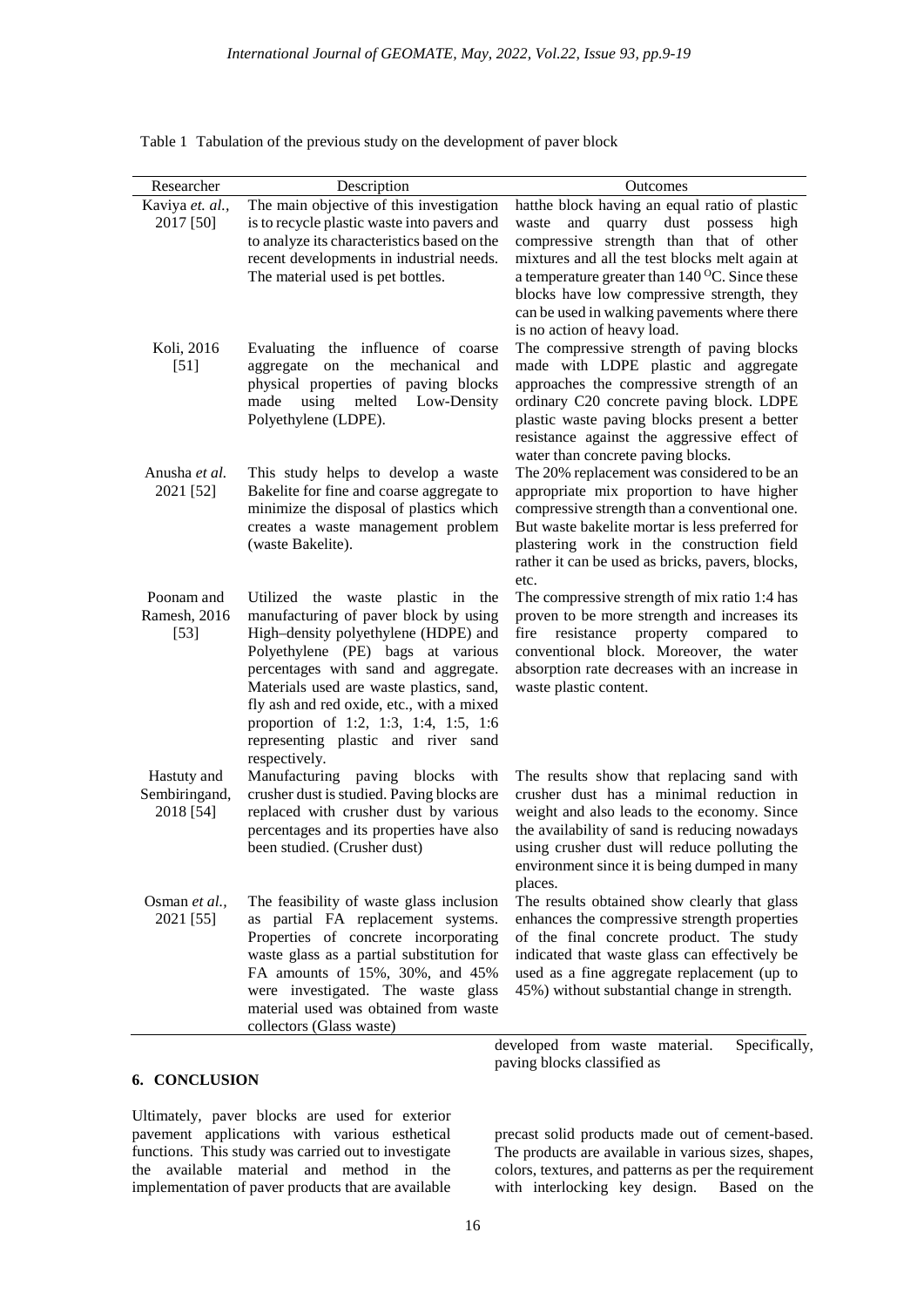available method and materials currently, the application of waste products turned to paver block is greatly acceptable. The production met certain



Fig.9 Compressive Strength of Interlocking Concrete Paver Units at Different Crushed Waste Furnace Slag (WSF) Percentage

criteria and characteristics such as compressive strength, itself. The amount of waste material mixed with cement or by-products showed a significant and advantageous pattern. The major findings of the literature survey are as follows:

- 1. The compressive strength is achievable and can be concluded placed in the required category between 7 N/mm<sup>2</sup>.
- 2. The waste material gradually and relatively contributes to the main characteristic of paver and waste material can be a parent material in producing paver. The composition and ratios are different from each waste material that depends on the origin of produced plastic or byproducts component with the significant element.
- 3. Technically, paving open surfaces to facilitate easy movement and for convenience in walking adds to the beautification of the area.
- 4. Block paving manufacturing methods are now allowing the use of recycled materials such as glass, old building rubble, stone ash, plastic waste, Fly ash, Copper slug, and marble waste.
- 5. The mixture design and cement ratio of mix proportions will determine the compressive strength of the paver block itself.
- 6. Paver block made up from plastic in concrete mix reducing the weight of block up to 15%.
- 7. Silica gives the effect as a filler on the manufactured paver block. The smaller particle gives the effect as filler material that contributes to the development of compressive strength.
- 8. The use of Sinabung ash and lime as a

cement substitution material can increase the compressive strength of the paving block.

- 9. Steel slag aggregates in concrete is a concept that gets results that have a greater influence on concrete strength than natural aggregate.
- 10. Eco-Processed Pozzolan (EPP) allows for a better yield in the concrete mix, it requires less EPP than various cement alternatives and has the potential to be used in producing paver block.

#### **7. ACKNOWLEDGMENTS**

The authors gratefully acknowledge financial support from the Universiti Malaysia Sabah (UMS), under Dana Inovasi Sekolah (DIS) research grant no. DIS0005-2020 and Kolej Vokasional Likas, KV Likas for their contribution and cooperation towards the innovation project.

#### **8. REFERENCES**

- [1] M. Joschka (2021). Waste Disposal Rate Malaysia 2020 by Method. Retrieved at 4th August 2021.
- [2] L. Eleni, S.N Kok. (2020). Malaysia Versus Waste. Retrieved at 5th August 2021.
- [3] S. Jayashree et al. (2012). Solid Waste Management in Malaysia - A Move Towards Sustainability. Retrieved at 28th July 2021.
- [4] J.S. Ryou, Y.S. Lee. (2014). Characterization of Recycled Coarse Aggregate (RCA) via a Surface Coating Method. Int J Concr Struct Mater 8, 165–172 (2014).
- [5] Agyeman, S., Obeng-Ahenkora, N. K., Assiamah, S., & Twumasi, G. (2019). Exploiting recycled plastic waste as an alternative binder for paving blocks production. Case Studies in Construction Materials, 11.
- [6] M. Bhushan (2020). What Is Paver Block | Paver Block Size | What Is Block Paving | Types of Paving Bricks | Paver shapes | Paver Block Patterns? Retrieved at 27th July 2021.
- [7] P. Kavita (2020). Paver Blocks Types, Shapes, Uses, and Benefits. Retrieved on 30th July 2021.
- [8] J.P. Jayeshkumar, S. Maulik, R. Digvijay (2017). Influence of Bacteria on Compressive Strength of Rubber Mould Paver Block. International Journal of Constructive Research in Civil Engineering, 3(1). doi:10.20431/2454- 8693.0301002.
- [9] L. Tung-Chai, M.N. Hasanan, R. H. Mohd (2009). Properties of Crumb Rubber Concrete Paving Blocks with SBR Latex. International Journal of Constructive Research in Civil Engineering, 3(1). DOI: 10.1080 /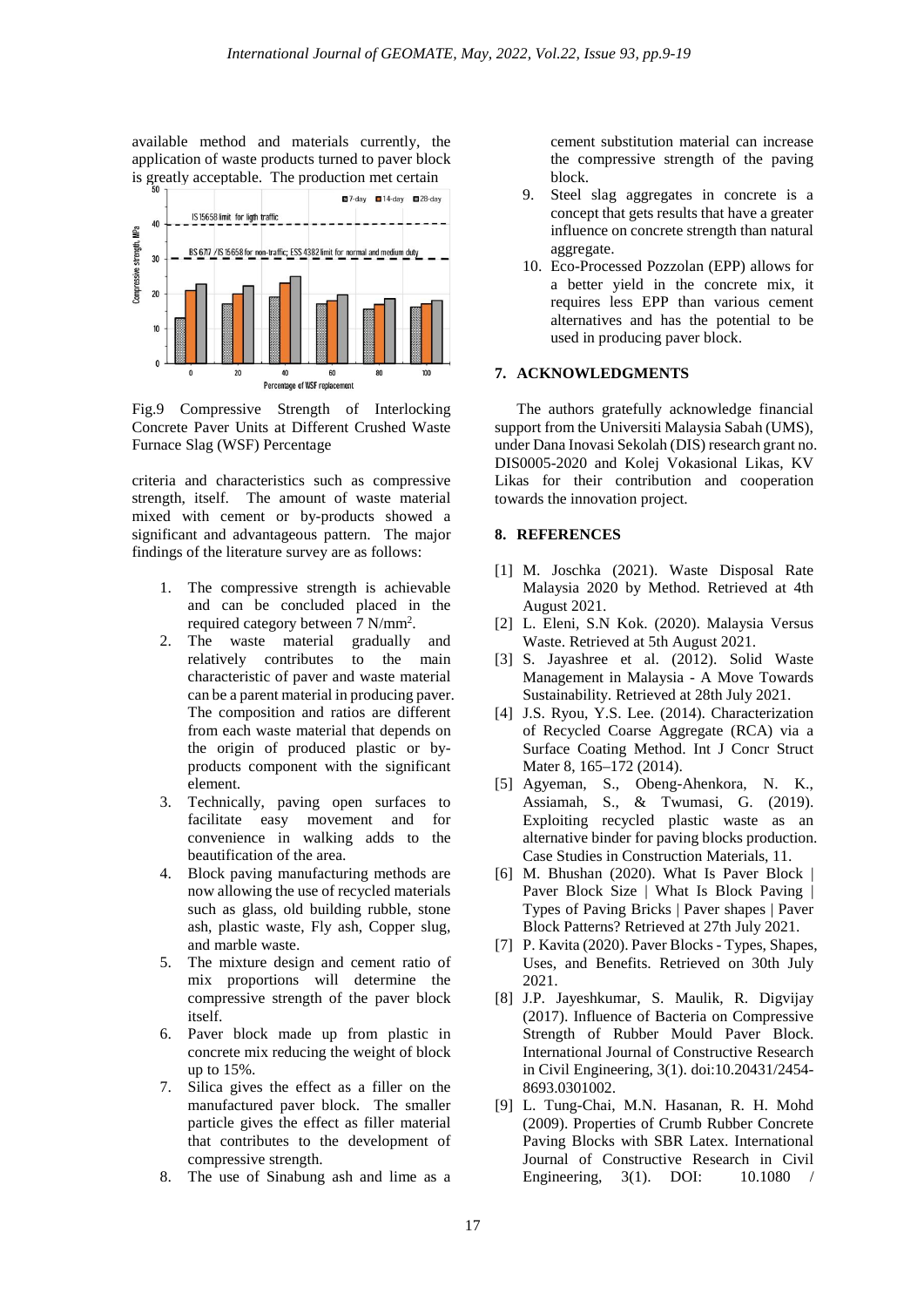14680629.2009.9690188

- [10]S. A. Rima (2019). Recycled Tyres formPavement That Self-repairs When It Rains. Retrieved at 1st August 2021.
- [11]H. M. Nor, K. L. Siong, L. Tung-Chai (2010). Using Recycled Waste Tyres in Concrete Paving Blocks. Waste and Resource<br>Management 163(1). DOI: Management 10.1680/warm.2010.163.1.37
- [12]B. Thomas (2019). Asphalt Made from Recycled Road Tyres Launched. Retreived on 2nd August 2021.
- [13]CalRecycle (2020). Green Roads: Paving the Way with Recycled Tires. Retrieved at 2nd AUgust 2021.
- [14]Alfayez, S. A., Suleiman, A. R., & Nehdi, M. L. (2020). Recycling Tire Rubber in Asphalt Pavements: State of the Art. Sustainability, 12(21), 9076. [https://doi.org](https://doi.org/) / 10.3390 / su12219076
- [15]Lillian Gungat, Fulgentius Anthony, Abdul Karim Miras1, Hidayati Asrah, Nurmin Bolong, Nurul Ariqah Ispal and Siti Jahara MatlaN. (2021). Development of Paver Block Containing Recycled Plastic. Retrieved at  $27<sup>th</sup>$ .
- [16]Sharma P and Batra R K. (2016) Cement concrete paver blocks for rural roads. Proc. Int. Conf. on Futuristic Trends in Engineering, Science, Humanities, and Technology (Gwalior)
- [17]Meng Y, Ling T C and Mo K H. (2018) Recycling of wastes for value-added applications in concrete blocks: An overview, Resources, Conservation, and Recycling 138 298-312.
- [18]Rathi, V. R., and Modhera, C. D. (2007). ''An overview on the Influence of Nano Materials on Properties of Concrete'', International Journal of Innovative Research in Science, Engineering and Technology (An ISO Certified Organization), 3297(2), 17–24.
- [19]Goud, V. and Soni, N. (2016). ''Partial Replacement of Cement with Fly Ash in Concrete and Its Effect'', IOSR Journal of Engineering (IOSRJEN), 06(10), 2–69.
- [20]Wangrakdiskul, U., Khonkaew, P., and Wongchareonsin, T. (2015). ''Use of the Spent Bleaching Earth from Palm Oil Industry in Non-Fired Wall Tiles'', The International Journal of Advanced Culture Technology, 3(2), 15–24.
- [21]S. Daware Sanket, U. Phadatare Shital, P. Salvi Shubham, A.B. Sawant, V.H. Lavangare. (2019). Utilization of Blast Furnace Slag in Manufacturing of Paver Blocks 2(9), pp. 128- 132.
- [22]Yi Jiang, Tung-Chai Ling, Caijun Shi, Shu-Yuan Pan. (2018). Characteristics of steel slags and their use in cement and concrete—a review,

Resources Conserv. Recycl., 136, pp. 187-197.

- [23] A.A. Sharba. (2019). The efficiency of steel slag and recycled concrete aggregate on the strength properties of concrete KSCE J. Civ. Eng., 23 (11), pp. 4846-4851.
- [24]K.A. Mujedu, I.O. Lamidi, A.O. Familusi, A.A. Olatunji. (2018). Utilization of blast furnace slag as coarse aggregate in concrete production Int. J. Eng. Sci., 7 (11), pp. 50-57, 10.9790/1813-0711025057.
- $[25]$ K.G. Hiraskar, C. Patil.  $(2017)$ . Use of blast furnace slag in concrete' Int. J. Adv. Eng. Res. Dev., 4 (8), pp. 95-98, 10.21090/ijaerd.83797.
- [26]A. Abdelbary, A.R. Mohamed. (2018). Investigating the abrasion resistance of interlocking blocks incorporating steel slag aggregate Mater. J., 115 (1), pp. 47-54.
- [27]Jin Liu, Runhua Guo. (2018). Applications of steel slag powder and steel slag aggregate in ultra-high performance concrete Adv. Civ. Eng., 2018, p. 8, 10.1155/2018/1426037 Article ID 1426037.
- [28]Maria Dolores Rubio-Cintas, Maria Eugenia Parron-Rubio, Francisca Perez-Garcia, António Bettencourt Ribeiro, Miguel José Oliveira. (2021). Influence of steel slag type on concrete shrinkage Sustainability, 13 (1), p. 214, 10.3390/su13010214.
- [29]Luigi Coppola, Alessandra Buoso, Denny Coffetti, Patricia Kara, Sergio Lorenzi. (2016). Electric arc furnace granulated slag for sustainable concrete Constr. Build. Mater., 123, pp. 115-119.
- [30]Nitendra Palankar, A.U. Ravi Shankar, B.M. Mithun. (2016). Durability studies on ecofriendly concrete mixes incorporating steel slag as coarse aggregates J. Clean. Prod., 129, pp. 437-448.
- [31]Toutanji H.A. (1996). The use of rubber tire particles in concrete to replace mineral aggregate, Cement and Concrete Composites, Vol. 18, p. 135-139.
- [32]Siddiquw R., Naik T.R. (2004). Properties of concrete containing scrap-tire rubber- an overview, Waste Management, Vol., p. 563- 569.
- [33]Li G., Garrick G., Eggers J., Abadie C., Stubblefield M. A. Pan S. S. (2004). Waste tire fiber modified concrete, Composites: Part B 35, p. 305-312.
- [34]Eldin N.N., Senouci A.B. (1993). Rubber-tire practices as concrete aggregate, J. of Mater. Civil Eng., ASCE, Vol. 5, No.4, p. 478–496.
- [35]Khatib Z. K., Bayomy F. M. (1999). Rubberized Portland cement concrete, J. of Mater. Civil Eng., ASCE, Vol. 11, No.3, p. 206–213.
- [36]Ling T. C. (2008). Engineering properties and structural engineering of rubberized concrete